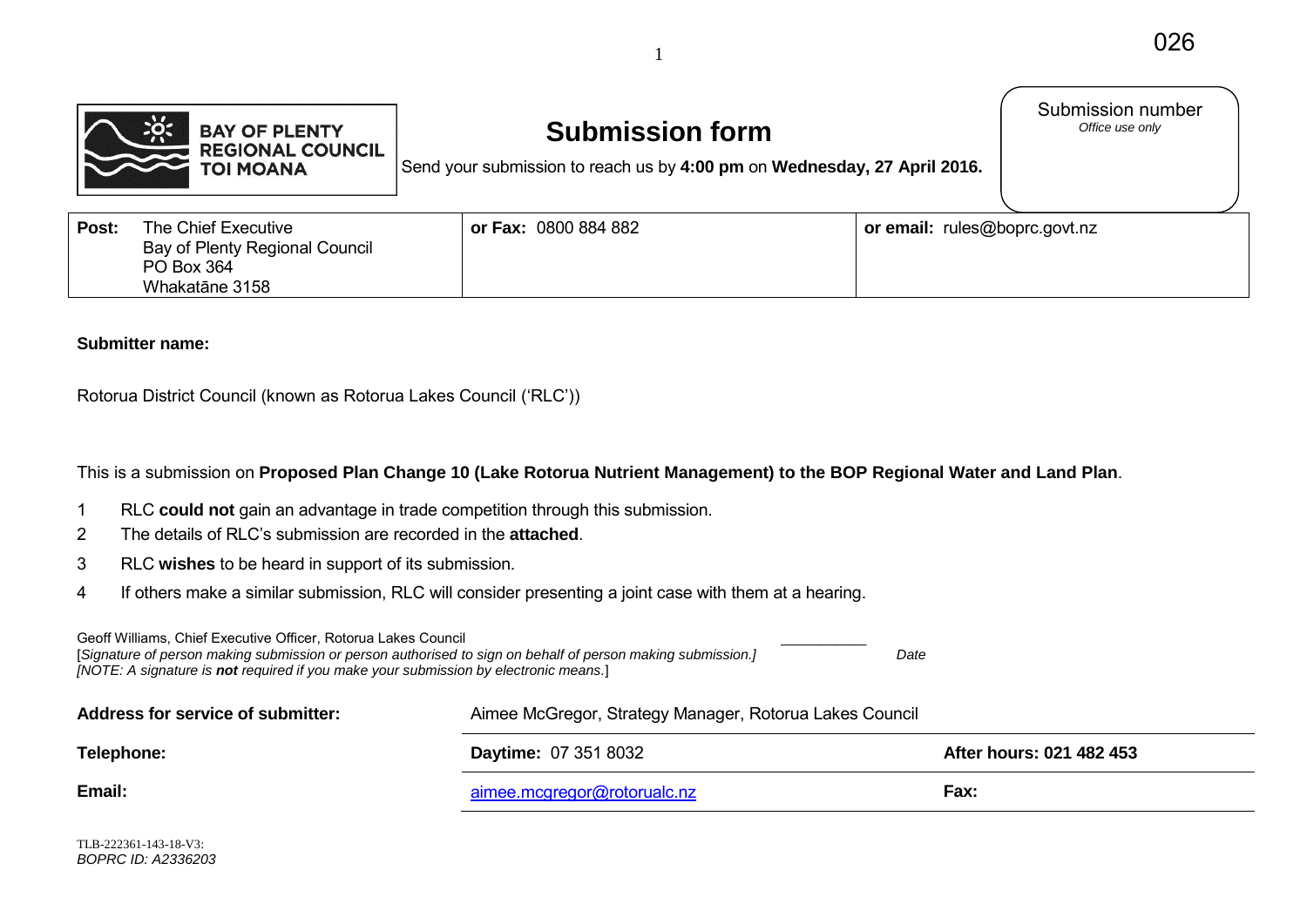2

## **Contact person:** Aimee McGregor, Strategy Manager, Rotorua Lakes Council

## **SUBMISSIONS**

**Preamble** 

The Rotorua Te Arawa Lakes Programme is a partnership with Rotorua Lakes Council, Te Arawa Lakes Trust and Bay of Plenty Regional Council with funding from Ministry for the Environment. The Programme has been working together to protect and restore the water quality of our lakes. There are four priority lakes including Lake Rotorua.

The issue with Lake Rotorua has been identified as 755t of nitrogen entering the catchment per year when the science tells us that the sustainable load on the lake is 435tN. Reaching this limit by 2032, with 70% of the reduction occurring by 2022 is set out in the Regional Policy Statement. RLC supports this policy in so long as the science is accurate and regularly reviewed.

The Regional Water and Land Plan gives effect to this policy and until now has capped land use discharge using rule 11. This has now changed with new rules (Plan Change 10) notified on 29 February 2016 that require the rural sector to make reductions towards the 2022 and 2032 targets.

The plan change relates specifically to the reduction of nitrogen from rural properties/farm enterprises. However the objectives and policies do not preclude introducing similar allocations or reductions from urban loads. The 435tN sustainable limit and the allocation by dischargers within the integrated framework also implies that there will be no opportunity to increase the discharge from the Waste Water Treatment Plant (WWTP) over its prescribed load of 34tN. This is a significant concern with respect to the impact on urban growth, the future investments required by rate payers, and our ability to take waste streams from other lake catchments such as Lake Tarawera.

In determining whether to make a submission to this plan change RLC considered the balance of benefits to the lake with the economic and social impacts. Early last year BOPRC released an economic impact assessment for the nutrient rules component of the integrated framework. RLC asked for a more thorough economic impact assessment to be completed, which was completed and presented in mid-2015. RLC were surprised and concerned that the economic impact was reported as lower than expected, particularly as we are aware of a high level of concern in rural and supporting sectors.

This concern led RLC to look for opportunities for changes to the integrated framework work programme that RLC believe would improve the economic outcomes for the Rotorua district. In particular the establishment of a Lakes Protection Trust (working title only) with broader

TLB-222361-143-18-V3: *BOPRC ID: A2336203*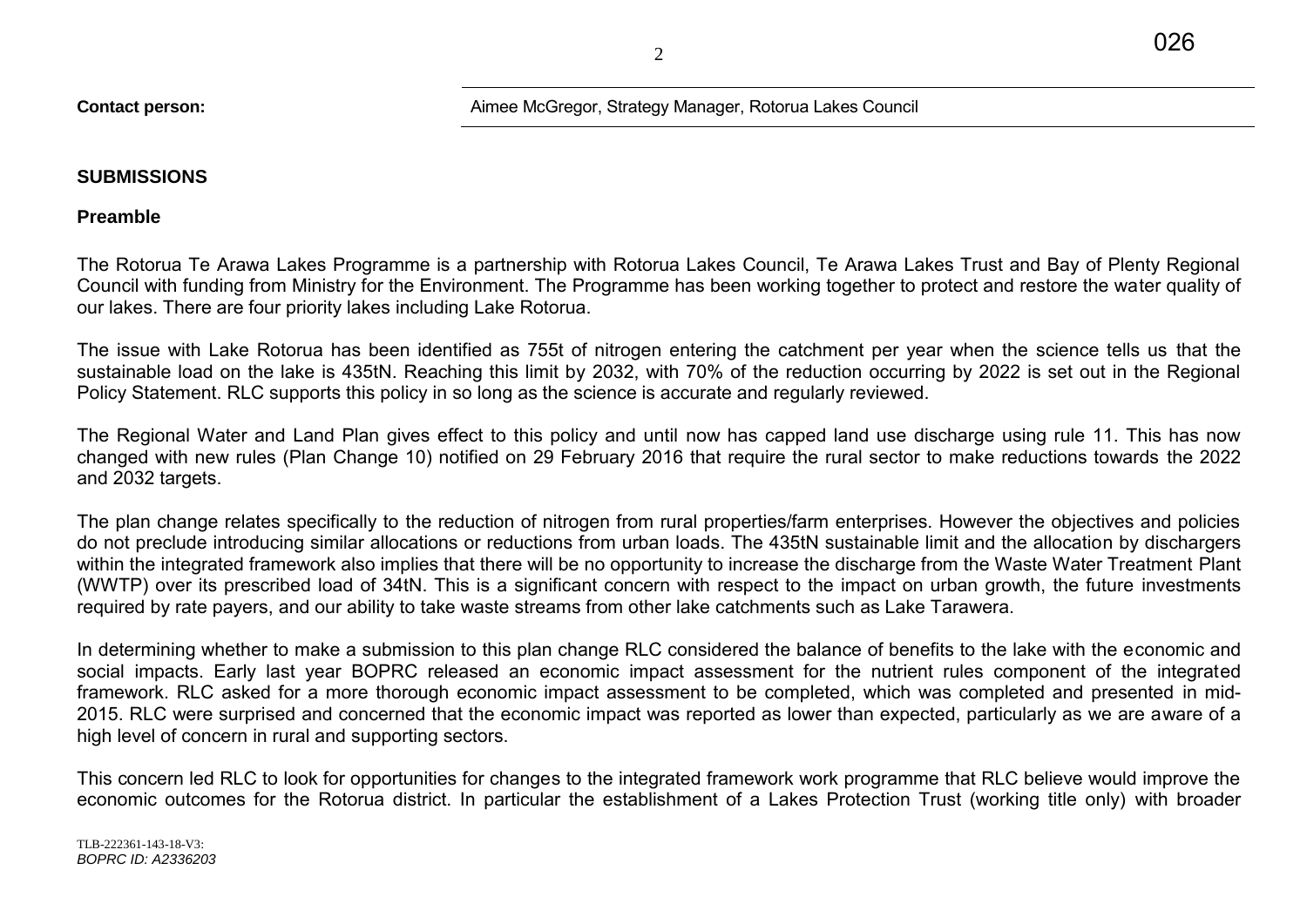economic objectives to manage the \$40m incentive fund combined with the \$3.3M Low Nutrient Land Use Fund (LNLUF) for investigating land use change. We have been and continue to discuss this with BOPRC but with little success to date.

Given the sensitivity and importance of these issues RLC wanted to ensure any submission made to the plan change considers input from the Rotorua rural and economic communities. Therefore a workshop was held on 1st March to discuss the issues noted above. The discussion at this workshop has informed this submission.

## **Introduction**

- 1. Rotorua District Council, known as Rotorua Lakes Council ('RLC'), wishes to make a submission on Plan Change 10 (Lake Rotorua Nutrient Management) ('PC 10') to the Operative Bay of Plenty Regional Water and Land Plan ('Regional Plan').
- 2. RLC has a duty, under section 31 of the Resource Management Act 1991 ('RMA') to perform its duties and functions under that Act in order to promote sustainable management of the natural and physical resources within the Rotorua district. This statutory duty requires RLC to manage those resources in a way that enables Rotorua communities provide for their social, economic and cultural well-being. RLC has a related statutory purpose under section 10(1)(b) of the Local Government Act 2002 to meet its current and future communities' needs for good quality local infrastructure.
- 3. RLC supports the existing freshwater objectives for Lake Rotorua, in particular Objective 28 of the Operative Bay of Plenty Regional Policy Statement ('RPS') and Objective 11 of the Regional Plan. RLC also supports Bay of Plenty Regional Council's ('BOPRC') use of a rules-based approach as a planning method in the Regional Plan to reduce discharges of nitrogen into land and then into the catchment of Lake Rotorua. However, the final amendments to the Regional Plan resulting from PC 10 must allow Rotorua communities to continue to provide for their social, cultural and economic well-being, which is not currently the case with PC 10.
- 4. RLC is concerned that these impacts are not being best mitigated for our rural and rural-supply communities, iwi or the general public of the district.
	- a. The economic impact considered in the PC 10 Section 32 evaluation considered a whole of district, region and country impact but not the very significant and direct economic impact on the rural and rural-supply communities in the Rotorua district. It acknowledged the high social impact and stress on these communities but PC 10 accepts these as a necessary cost to achieving the objectives.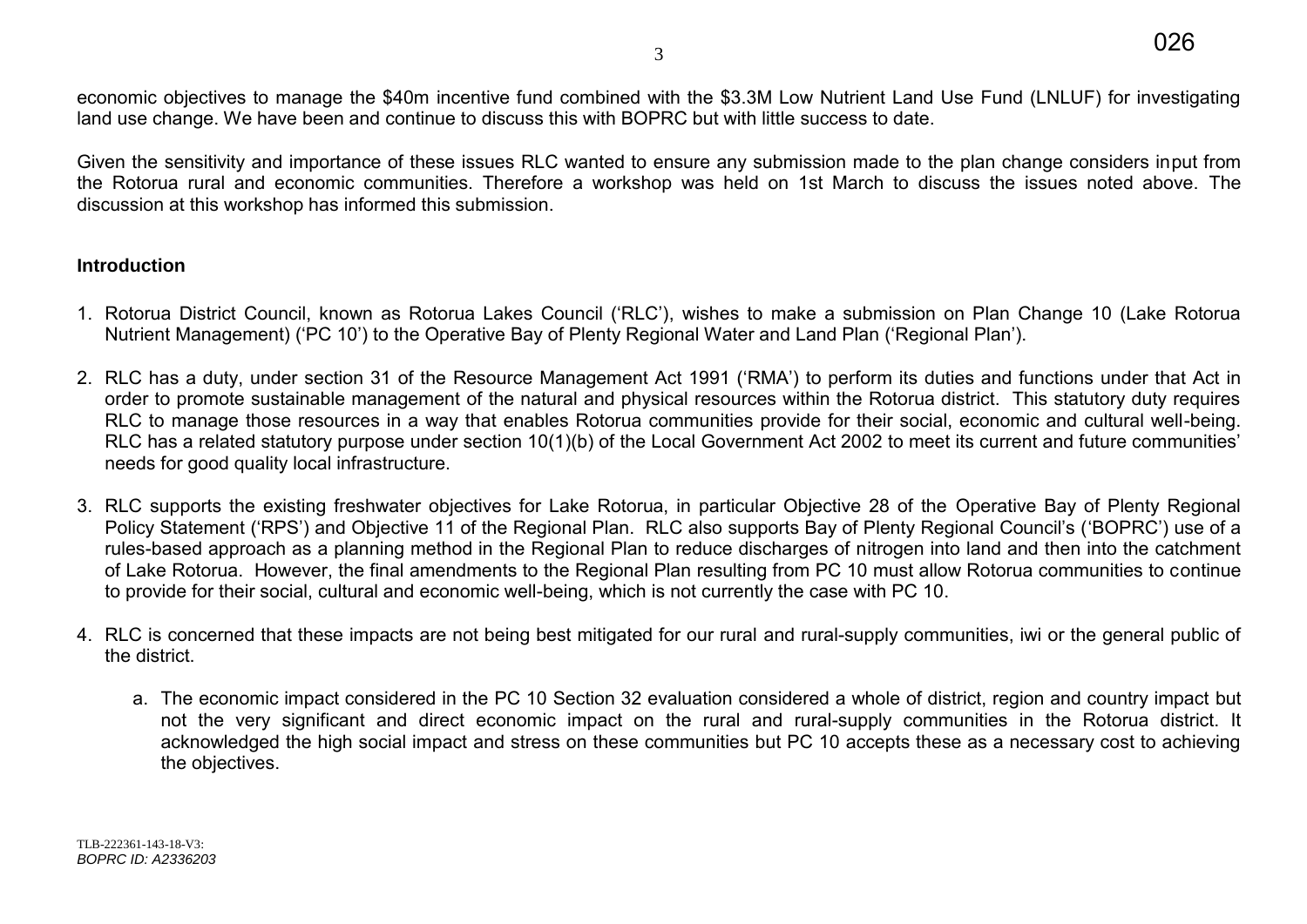- b. The significant impact on multiple-owned Māori land blocks (particularly those blocks which are under-developed) has not been sufficiently addressed or provided for within PC 10.
- c. The Lake Rotorua Integrated Framework, referenced in the introduction of PC 10, includes an Incentives Scheme to remove 100tN which is not set-up to minimise the economic impact while seeking the reduced nitrogen limit.

# **RLC's General submissions**

# Rural land use

- 5. Use of land for 'farming activities', as defined in PC 10, in the Rotorua district is a significant driver of the Rotorua economy, accounting for 7% of GDP or \$141m in 2012. PC 10's focus on changes in the use of land for farming activities in order to reduce nitrogen discharges into the Lake Rotorua catchment is, therefore, an important issue for RLC.
- 6. In this context, RLC submits that PC 10 does not give effect to Policy WL 6B, or WL 5B of the RPS, as required under section 67 of the RMA, for the following reasons:
	- a. Rural production land use activities are in some cases being required to reduce more than is reasonably practicable using on-farm best management practices; this is recognised on page 157 of the Section 32 Evaluation: *"The financial implications of meeting the nitrogen reduction targets will vary at the individual farm level and will require more than best practice."*
	- b. There is not an equitable balancing of public and private costs when the benefits are not being maximised for private or public and farmers are not being supported as far as practicable to stay on the land. This is impacted by a restriction on trading of nitrogen prior to 2022 and an Incentive Scheme is not required to minimise the economic impact of purchases of nitrogen.
- 7. PC 10's proposed allocation of 435tN among land use activities will, in RLC's submission, cause a disparate impact on iwi due to the nature of the multiple ownership of Maori freehold land within the Rotorua district, the consequent impact on land values, inability to sell. reduction of lease income, and cultural limitations on viable alternatives for land use. RLC believes that insufficient regard has been held to RPS Policy WL 5B(d) "Iwi land ownership and its status including any Crown obligation". Section 67(3)(c) of the RMA requires the Regional Plan, as proposed to be amended by PC 10, to give effect to the RPS, including Policy WL 5B(d).
- TLB-222361-143-18-V3: *BOPRC ID: A2336203*  8. The potential consequence for change to occur in how rural land is used in the Rotorua district as a result of the implementation of PC 10, requires RLC as the administrator of the Rotorua District Plan to in turn consider indirect but related adverse effects of land use change including visual effects and amenity effects, both at the macro / whole of district amenity level and also amenity for individual land owners.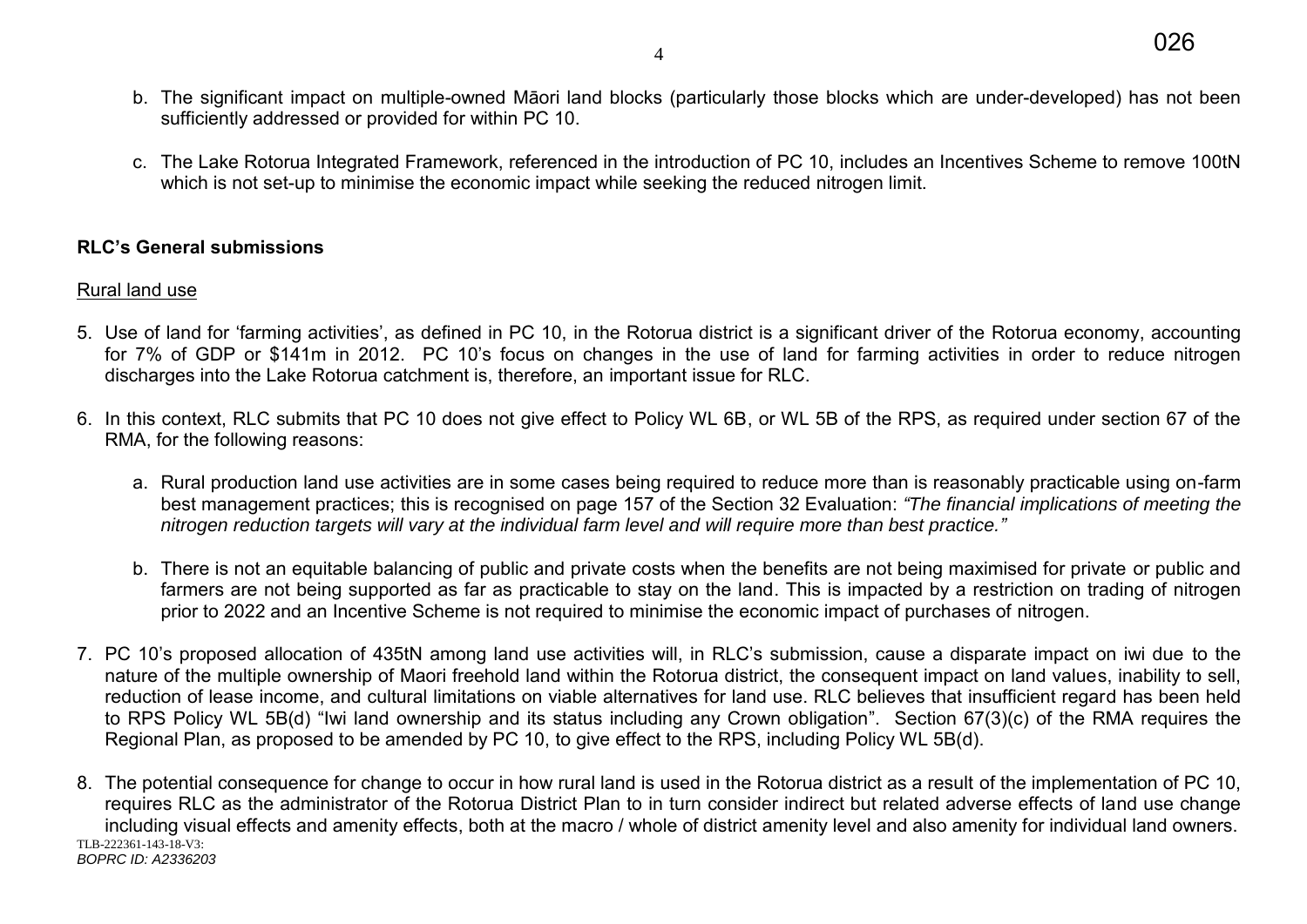- 9. RLC understands that representatives of the rural sector will provide more specific stakeholder comment on relevant aspects of PC 10.
- 10. RLC seeks the inclusion in PC 10 to the Regional Plan of appropriate objective(s), policies and methods to address its submissions on the topic of Rural Land Use.

# Urban Growth

- 11. Section 2.8 of the RPS identifies the city of Rotorua as a key urban area in the region.
- 12. RLC's 2030 Vision includes a 2030 goal of Business Innovation and Prosperity with a diverse and sustainable economy and a 2016 priority of "Developing our economic base by growing existing and attracting new businesses to our region". This growth is starting to occur with GDP growth in Rotorua ahead of New Zealand for the year end December 2015 at 2.9% (Infometrics Quarterly Economic Monitor - March 2016). Population projections completed by Berl in late 2014 predict a population increase of between 8 and 32% from 2013 to 2036, from 65,280 people to between 70,000 and 86,000. This will create additional load on the Rotorua Waste Water Treatment Plant ('WWTP'). In addition, tourism is the largest industry in Rotorua in terms of both GDP and employment. The size of the tourism sector is planned to double between from 2015 to 2030. Again RLC is seeing significant growth already with visitor nights up 7% to year end December 2015 (Infometrics).
- 13. In addition there may be opportunities to reduce nitrogen from land use within the Lake Rotorua catchment e.g. land use change to lifestyle or residential, that would require a greater output from the WWTP; as well as from outside the catchment that benefits other priority Te Arawa lakes. For example the final treatment option for Rotoiti / Rotoma is still being worked through and reticulation to the WWTP remains an option. In addition RLC is receiving pressure to consider reticulation of Lake Tarawera.
- 14. However, the current RPS and Regional Plan provisions do not explicitly allow for these increases to be accommodated and provided for and so could result in a requirement for expensive technical solutions or offsets being purchased at a further negative economic impact to the Rotorua district communities.
- 15. Given the uncertainty with the science which PC 10 heavily relies on, RLC does not want to be forced to limit growth and/or enact expensive solutions prior to 2032 when it is not known whether the PC 10 targets or their timing are correct and the extent to which interventions to date have achieved the RPS and Regional Plan objectives in the meantime.

TLB-222361-143-18-V3: *BOPRC ID: A2336203*  16. RLC currently collects and treats wastewater from communities in Ngongotaha, Rotorua City, the Eastern Suburbs and several lakeside communities. This service may need to be expanded in the future to include other communities outside of Lake Rotorua. Wastewater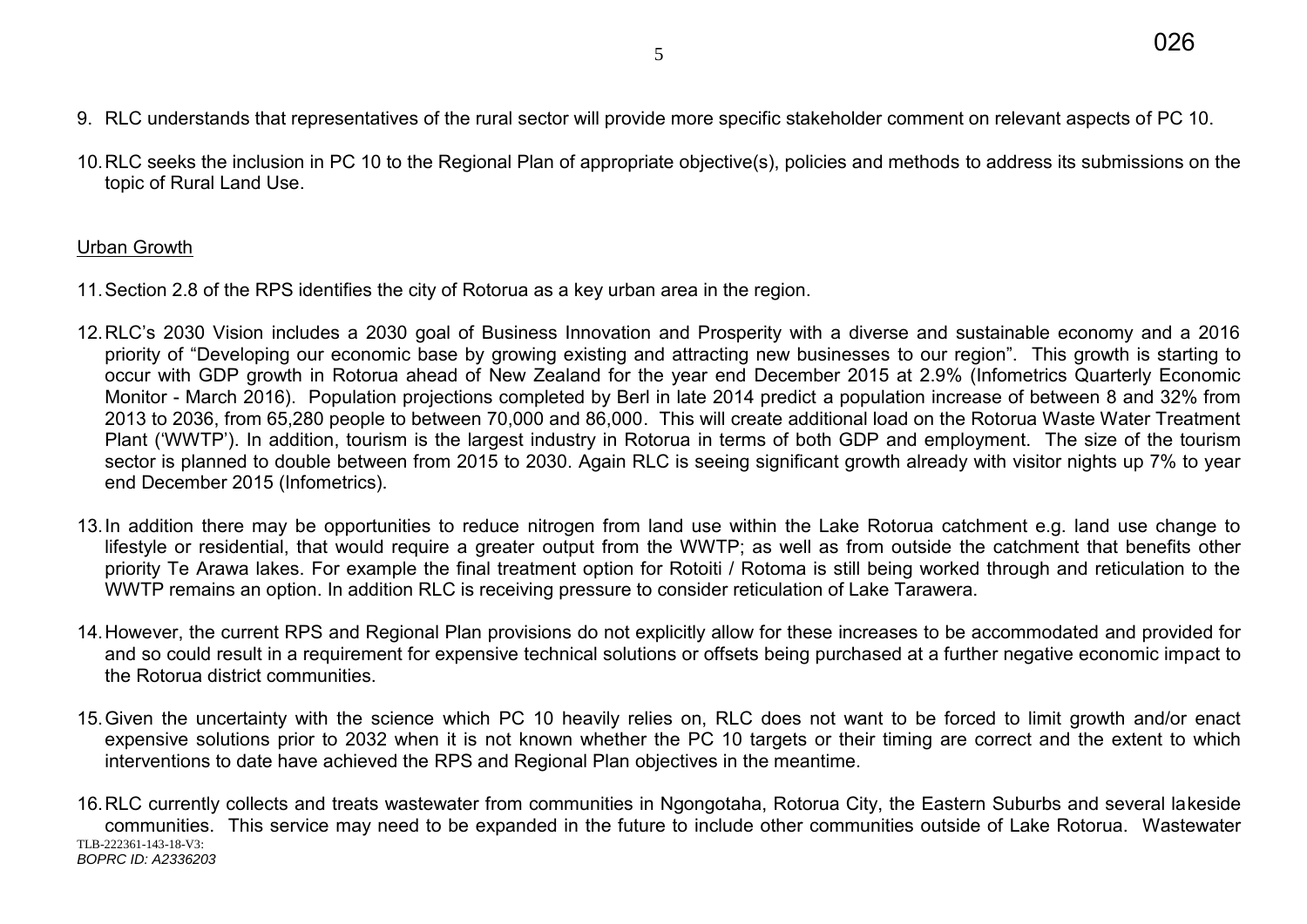collected by RLC is currently treated at RLC's single WWTP and discharged to land within the Whakarewarewa Forest. As a result of Environment Court proceedings in 2013, RLC has entered into an agreement with the Forest owner, to cease discharge of treated wastewater to land within the Forest by 2019. As such a new consent is required prior to 2019.

- 17. The RLC Strategy, Policy and Finance Committee resolved on 17 March 2016 to recommend to Council that consultation commence on a preferred option to replace the current discharge to land within the Whakarewarewa Forest. The preferred option will reduce nitrogen discharges to the lowest level achieved by any WWTP in New Zealand and represent the absolute limits that can be achieved with current technology.
- 18. The cost of the preferred option for wastewater treatment is currently estimated to be in the region of \$29 million. It is accordingly essential that the final amendments to the Regional Plan resulting from PC 10 recognise and provide for RLC's requirement to replace its current Forest discharge with an alternative option which will inevitably have to provide for urban growth (including reticulation for additional lakeside communities) during its design life and the estimated cost of that option.
- 19. RLC notes that within the Water Quantity section of the RPS, Policy WQ 3B (c), and also clause (c) of Schedule 7 of new Rule 41C of the Draft Region-wide Water Quantity Plan Change, both clearly acknowledge that additional water will need to be made available for municipal water supplies into the future so as to provide for foreseeable demands (i.e. for future population growth). However there is no such similar acknowledgement that as the Rotorua communities grow, more wastewater will be generated resulting in additional nutrients needing to be treated and then discharged into Lake Rotorua.
- 20. In this context, RLC submits that PC 10 does not give effect to Policy WL 5B of the RPS, as required under section 67 of the RMA, for the following reasons:
	- a. PC 10's proposed allocation of 435tN among land use activities, and in particular the implied allocation for the discharge from Rotorua's WWTP, does not:
		- i. Allow for intergenerational equity in that Rotorua's urban growth will be effectively capped if the allocation has not made sufficient allowance for urban growth;
		- ii. Consider the extent of the immediate impact given the discharge of treated wastewater accounts for less than 5% of the nitrogen load into Lake Rotorua;
		- iii. Provide for resource use efficiency due to the extremely high cost of removing nitrogen from future wastewater discharges;

TLB-222361-143-18-V3: *BOPRC ID: A2336203*  iv. Have sufficient regard for the high public cost of constraining growth through restrictions placed on WWTP discharges.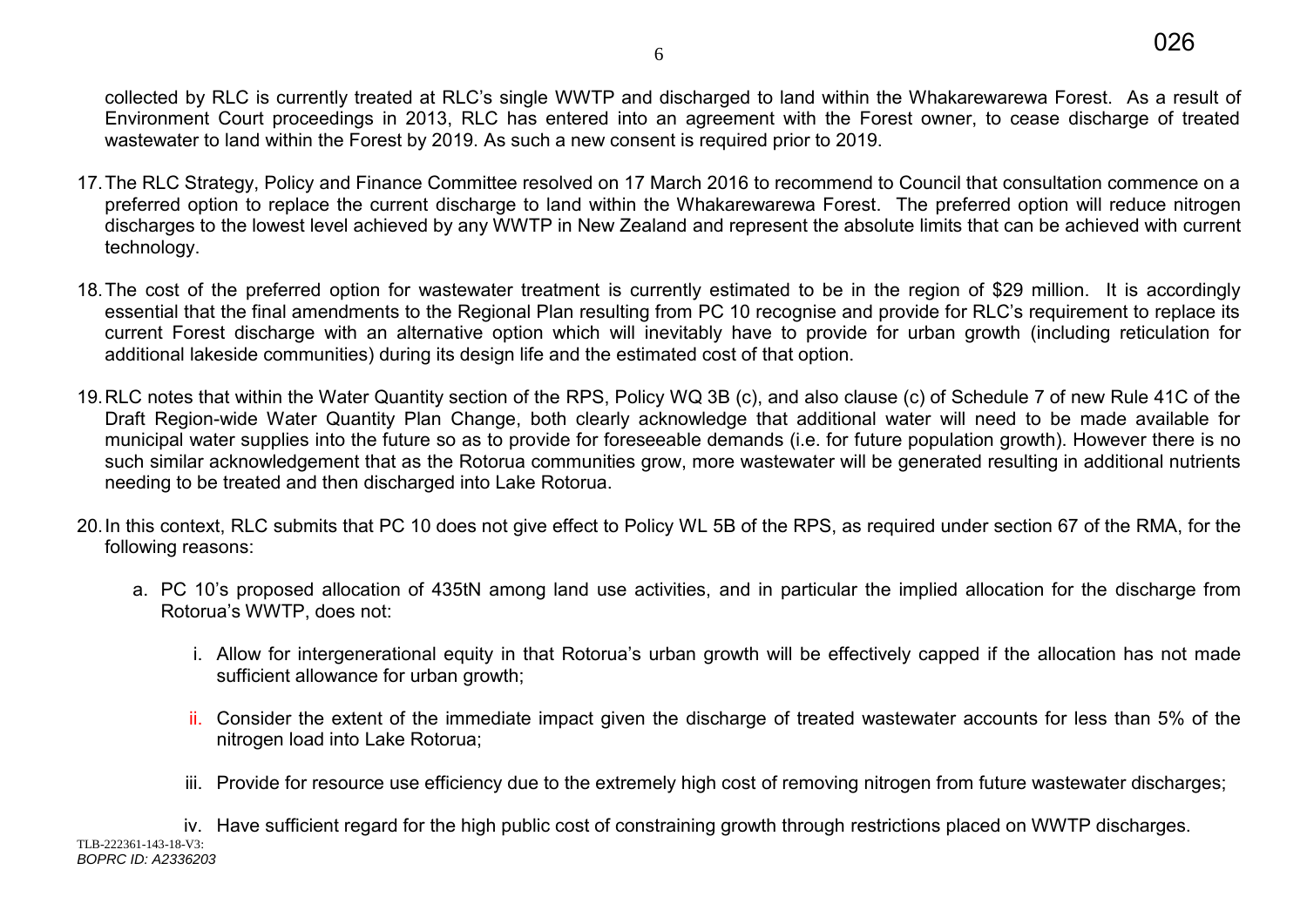21. To address its submissions on the topic of Urban Growth RLC seeks the inclusion of appropriate objective(s), policies and relevant methods in PC 10 to the Regional Plan to recognise and provide for urban growth in the Rotorua district, and for consequent increased loads to the WWTP that result in a net reduction to nitrogen entering Lake Rotorua.

# **RLC's particular submissions:**

| Page no. | <b>Reference</b>                                      | Support/oppose        | <b>Decision sought</b>                                                                                                                                                                             | Give reasons                                                                                                                                                                                                                                                                                                                                                                                                                                                                                                                                                                                                                                              |
|----------|-------------------------------------------------------|-----------------------|----------------------------------------------------------------------------------------------------------------------------------------------------------------------------------------------------|-----------------------------------------------------------------------------------------------------------------------------------------------------------------------------------------------------------------------------------------------------------------------------------------------------------------------------------------------------------------------------------------------------------------------------------------------------------------------------------------------------------------------------------------------------------------------------------------------------------------------------------------------------------|
|          | (e.g. Policy, rule,<br>method or objective<br>number) |                       | Say what changes to the plan you would like                                                                                                                                                        |                                                                                                                                                                                                                                                                                                                                                                                                                                                                                                                                                                                                                                                           |
| 5, 8, 9  | LR P4, LR M2, LR M3,<br>LR M4                         | Support in principle. | Amend LR M2 to replace "these reviews may include" with<br>"these reviews will include"; and to state 2017 as the year<br>the first review will be completed.                                      | RLC supports the use of adaptive management with a five<br>yearly science reviews and regular reviews of the RPS and<br>regional plan. There is uncertainty in the science and the<br>more this is reduced the lower the risk of making sub-<br>optimal resource decisions<br>RLC would like to see this first review occur as soon as<br>possible. RLC is also concerned that the word "may" implies<br>that a full review will not necessarily be completed each five<br>years.                                                                                                                                                                         |
| 6<br>17  | LR P7<br>LR R10                                       | Oppose                | Amend LR P7 and LR R10 to enable the commencement of<br>authorised transfer of nitrogen loss entitlements from the<br>date on which Rule LR R10 becomes operative under<br>section 86F of the RMA. | Resource efficiency is not adequately maximised if trading<br>of nitrogen is not provided for until 2022. PC 10's<br>moratorium on nitrogen trading until 2022 does not facilitate<br>the preservation of value from existing on-farm capital<br>investment. Provision for earlier trading will enable more<br>efficient resource allocation through the ability of more<br>profitable farms purchasing allowances in order to continue<br>to operate.<br>RLC submits that PC 10 should therefore enable nitrogen<br>trading to commence as soon as the relevant amendments<br>to the Regional Plan are deemed operative under section<br>86F of the RMA. |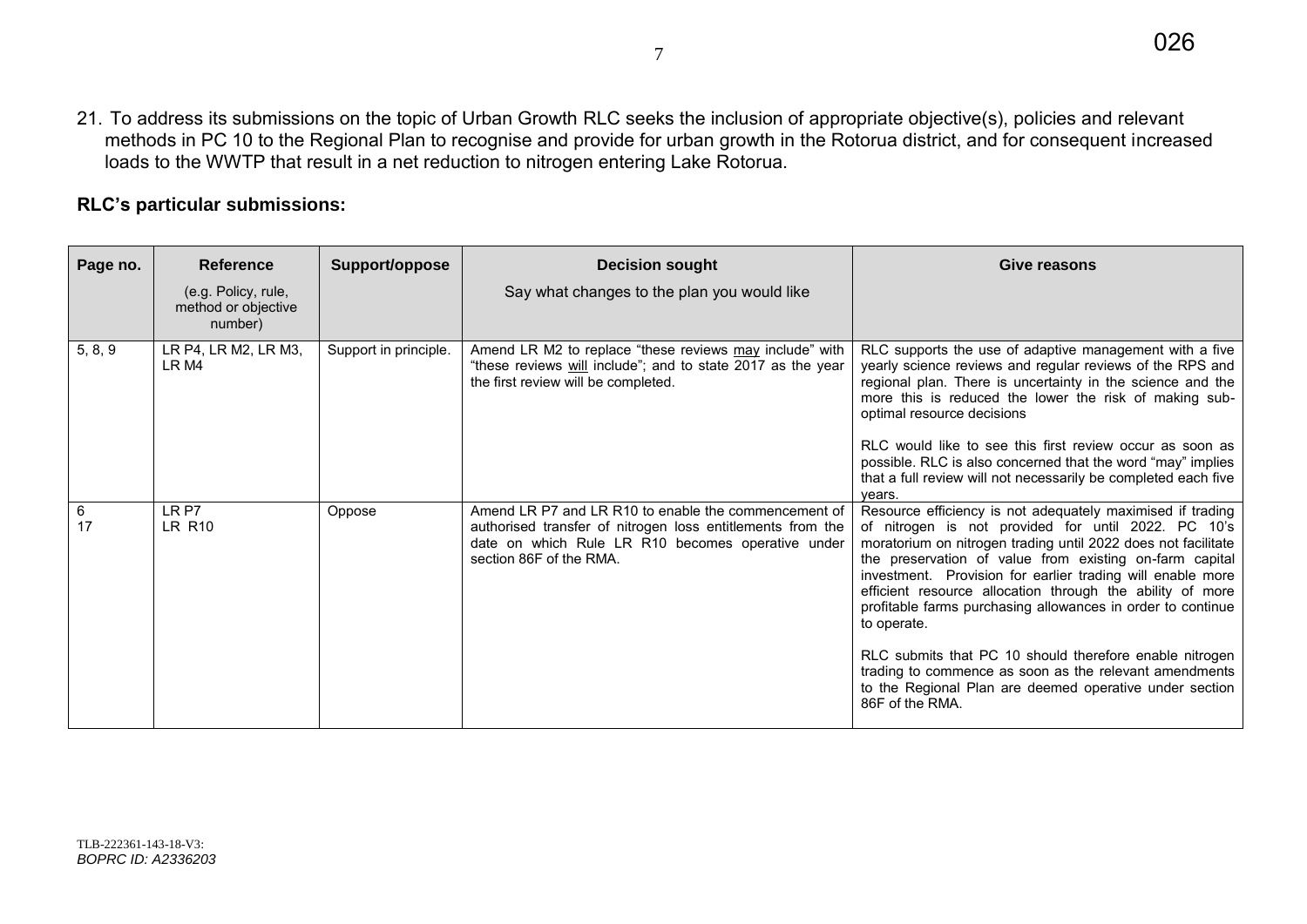|          | LR P9                | Support in principle | Amend LR P9 and LR R1 to R7 and R13 to give effect to | RLC recognises that during the consultation to date there    |
|----------|----------------------|----------------------|-------------------------------------------------------|--------------------------------------------------------------|
| 12 to 15 | LR R1 to R7 & LR R13 |                      | RLC's submissions.                                    | has been significant angst from smaller land holders         |
| 19       |                      |                      |                                                       | regarding the application of rules to them. RLC supports LR  |
|          |                      |                      |                                                       | P9 and its accompanying rules in principle as far as they    |
|          |                      |                      |                                                       | allow for reduced and more appropriate compliance costs      |
|          |                      |                      |                                                       | for smaller land holders, subject to the final amendments to |
|          |                      |                      |                                                       | the Regional Plan resulting from PC 10 must allow the        |
|          |                      |                      |                                                       | Rotorua communities to continue to provide for their social, |
|          |                      |                      |                                                       | cultural and economic well-being.                            |